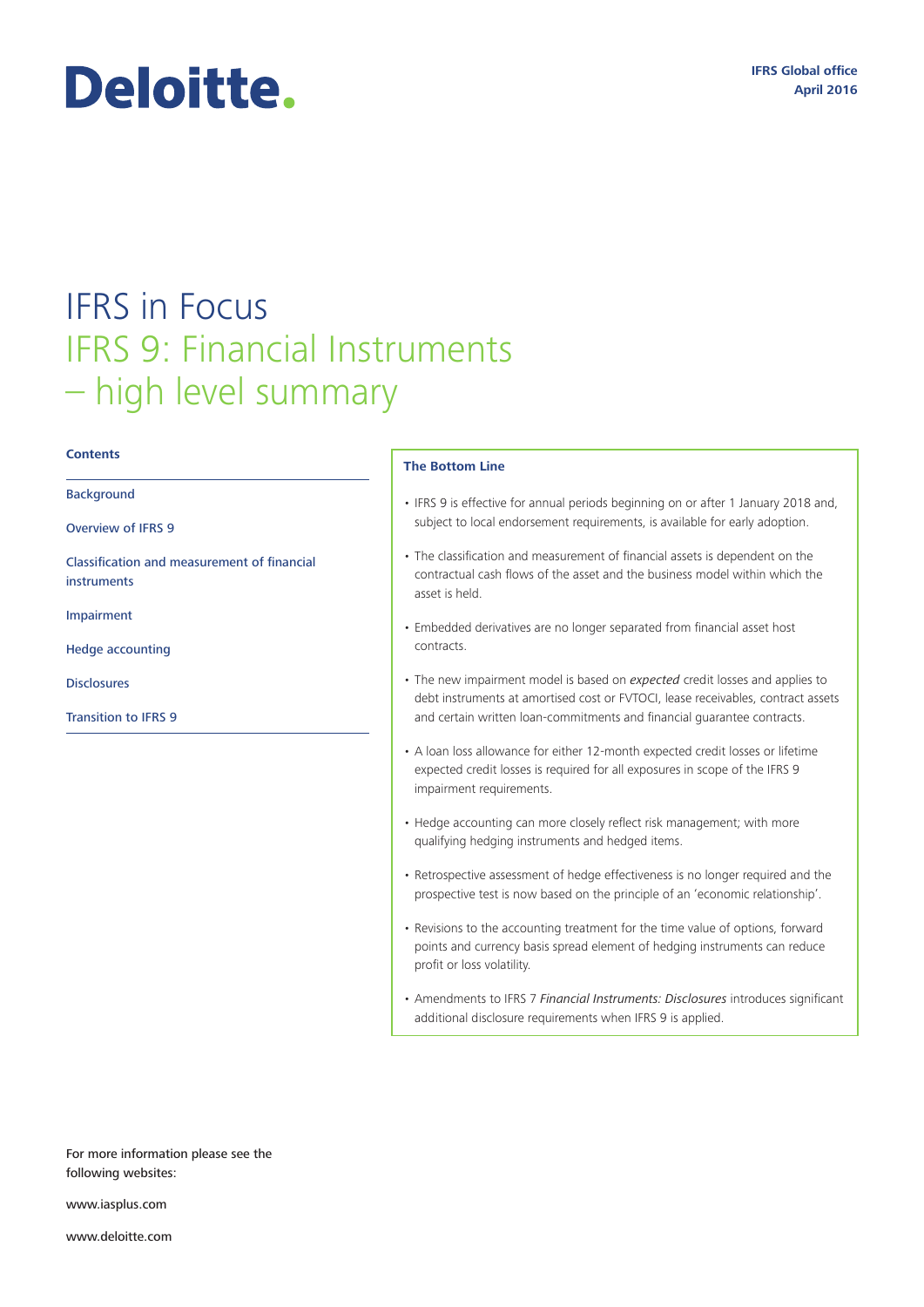### **Background**

IFRS 9 *Financial Instruments* is the IASB's replacement of IAS 39 *Financial Instruments: Recognition and Measurement*. The Standard includes requirements for recognition and measurement, impairment, derecognition and general hedge accounting.

The version of IFRS 9 issued in 2014 supersedes all previous versions and is mandatorily effective for periods beginning on or after 1 January 2018 with early adoption permitted (subject to local endorsement requirements). For a limited period, previous versions of IFRS 9<sup>1</sup> may be adopted early, provided the relevant date of initial application is before 1 February 2015 (again, subject to local endorsement requirements).

#### **Observation**

The International Accounting Standards Board (IASB) has published an exposure draft (ED/2015/11) that proposes amendments to IFRS 4 *Insurance Contracts* that are intended to address concerns about the different effective dates of IFRS 9 *Financial Instruments* and the forthcoming new insurance contracts standard. The deadline of comments ended on 8 February and at the time of writing the IASB was considering the responses received.

The purpose of this publication is to provide a high-level overview of the IFRS 9 requirements, focusing on the areas which are different from IAS 39. The following areas are considered:

- classification and measurement of financial assets;
- impairment;
- classification and measurement of financial liabilities; and
- hedge accounting.

The derecognition model in IFRS 9 is carried over unchanged from IAS 39 and is therefore not considered further in this paper.

# **Overview of IFRS 9**

# **Classification and measurement of financial instruments**

#### Initial measurement of financial instruments

Under IFRS 9 all financial instruments are initially measured at fair value plus or minus, in the case of a financial asset or financial liability not at fair value through profit or loss, transaction costs. This requirement is consistent with IAS 39.

#### Financial assets: subsequent measurement

Financial asset classification and measurement is an area where many changes have been introduced by IFRS 9. Consistent with IAS 39, the classification of a financial asset is determined at initial recognition, however, if certain conditions are met, an asset may subsequently need to be reclassified.

Subsequent to initial recognition, all assets within the scope of IFRS 9 are measured at:

- amortised cost:
- fair value through other comprehensive income (FVTOCI); or
- fair value through profit or loss (FVTPL).

The FVTOCI classification is mandatory for certain debt instrument assets unless the option to FVTPL ('the fair value option') is taken. Whilst for equity investments, the FVTOCI classification is an election. The requirements for reclassifying gains or losses recognised in other comprehensive income (OCI) are different for debt and equity investments. For debt instruments measured at FVTOCI, interest income (calculated using the effective interest rate method), foreign currency gains or losses and impairment gains or losses are recognised directly in profit or loss. The difference between cumulative fair value gains or losses and the cumulative amounts recognised in profit or loss is recognised in OCI until derecognition, when the amounts in OCI are reclassified to profit or loss. This contrasts with the accounting treatment for investments in equity instruments designated at FVTOCI under which only dividend income is recognised in profit or loss, with all other gains and losses recognised in OCI and there is no reclassification on derecognition.

1 IFRS 9 (2009) only dealt with the classification and measurement of financial assets. IFRS 9 (2010) includes the classification and measurement of financial liabilities, recognition and derecognition, and the requirements for separating embedded derivatives. IFRS 9 (2013) includes the new general hedge accounting model and in 2014 the Standard was finalised to include impairment as well as amendments to classification and measurement of financial assets.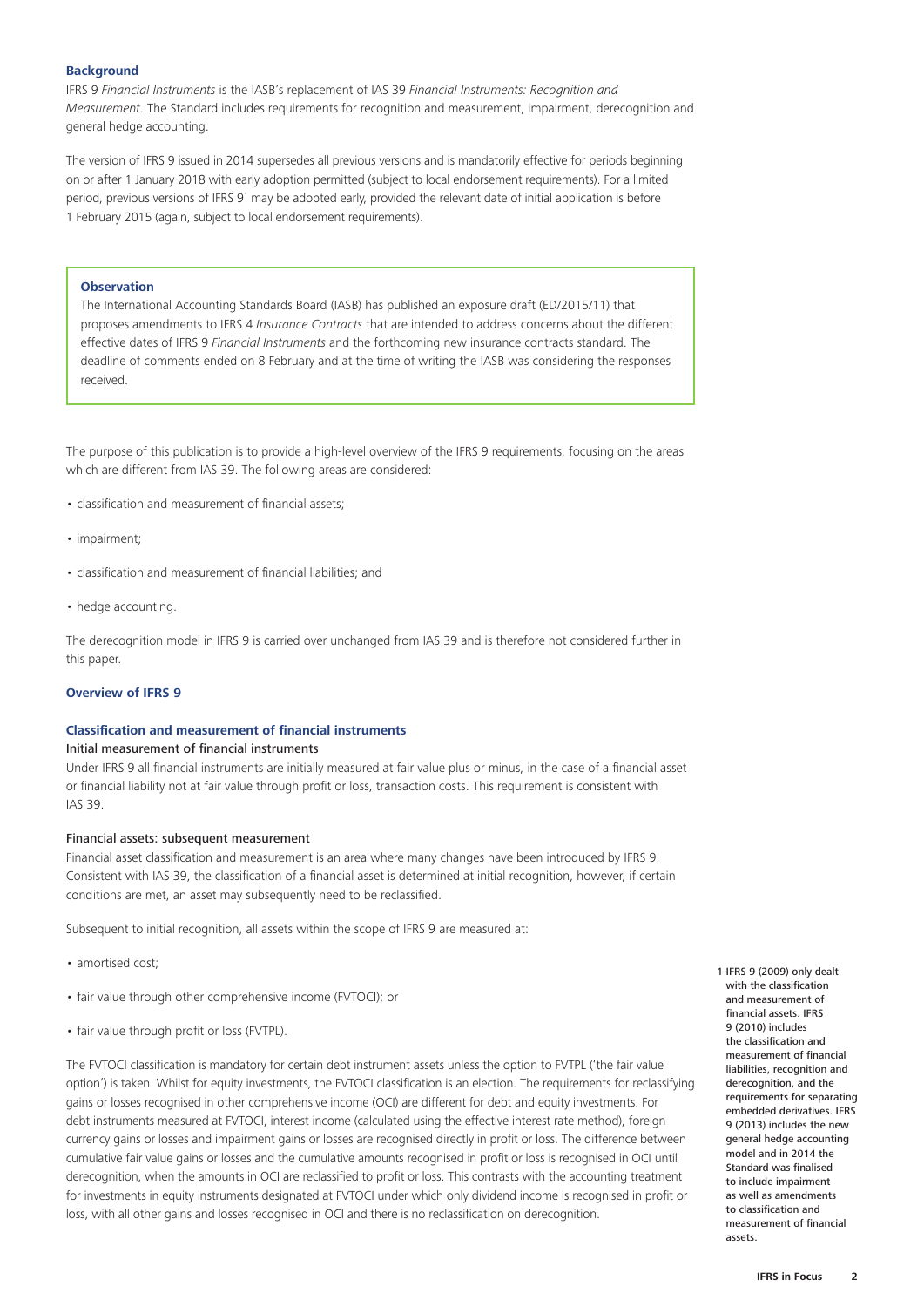#### Debt instruments

A debt instrument that meets the following two conditions must be measured at amortised cost unless the asset is designated at FVTPL under the fair value option (see below):

- Business model test: The financial asset is held within a business model whose objective is to hold financial assets to collect their contractual cash flows (rather than to sell the assets prior to their contractual maturity to realise changes in fair value).
- Cash flow characteristics test: The contractual terms of the financial asset give rise, on specified dates, to cash flows that are solely payments of principal and interest on the principal amount outstanding.

A debt instrument that meets the cash flow characteristics test and is not designated at FVTPL under the fair value option must be measured at FVTOCI if it is held within a business model whose objective is to hold financial assets in order to collect contractual cash flows and sell financial assets.

All other debt instrument assets are measured at fair value through profit or loss (FVTPL).

# **Observation**

The FVTOCI category for debt instruments is not the same as the available-for-sale category under IAS 39. Under IAS 39, impairment gains and losses are based on fair value, whereas under IFRS 9, impairment is based on expected losses and is measured consistently with amortised cost assets (see below).

Also, the criteria for measuring at FVTOCI are based on the entity's business model, which is not the case for the available-for-sale category. For example under IAS 39, certain instruments can be elected to be classified as available-for-sale, whereas under IFRS 9 the FVTOCI classification cannot be elected for debt instruments.

#### Contractual cash flow characteristics test

Only debt instruments are capable of meeting the contractual cash flows characteristics test required by IFRS 9. Derivative assets and investments in equity instruments will not meet the criteria. Contractual cash flows that are solely payments of principal and interest on the principal amount outstanding are consistent with a basic lending arrangement. In a basic lending arrangement, consideration for the time value of money and credit risk are typically the most significant elements of interest. However, in such an arrangement, interest can also include consideration for other basic lending risks (for example, liquidity risk) and costs (for example, administrative costs) associated with holding the financial asset for a particular period of time. In addition, interest can include a profit margin that is consistent with a basic lending arrangement.

The assessment as to whether contractual cash flows are solely payments of principal and interest is made in the currency in which the financial asset is denominated. Judgement is needed in assessing whether a payment (or nonpayment) of a contractual cash flow that only arises as a result of the occurrence or non-occurrence of a contingent event leads to the instrument failing the contractual cash flow characteristics test. An entity should consider what risk leads to the occurrence of the contingent event and whether that risk is consistent with risks associated with a basic lending arrangement. The contractual cash flows characteristics assessment should consider all the contractual terms of the instrument, not just those contractual cash flows that are most likely to fall due. When an asset may be prepaid, the contractual cash flow characteristics assessment requires consideration of the contractual cash flows both before and after the timing of the prepayment option, irrespective of the probability that the instrument may be repaid prior to maturity.

IFRS 9 contains detailed guidance regarding the assessment of the contractual cash flows of an asset and has specific requirements for non-recourse assets and contractually linked instruments.

#### Business model assessment

An assessment of business models for managing financial assets is fundamental to the classification of financial assets. An entity's business model is determined at a level that reflects how groups of financial assets are managed together to achieve a particular business objective. The entity's business model does not depend on management's intentions for an individual instrument. Accordingly, this condition is not an instrument-by-instrument approach to classification and should be determined at a higher level of aggregation. However, an entity may have more than one business model for managing its financial assets.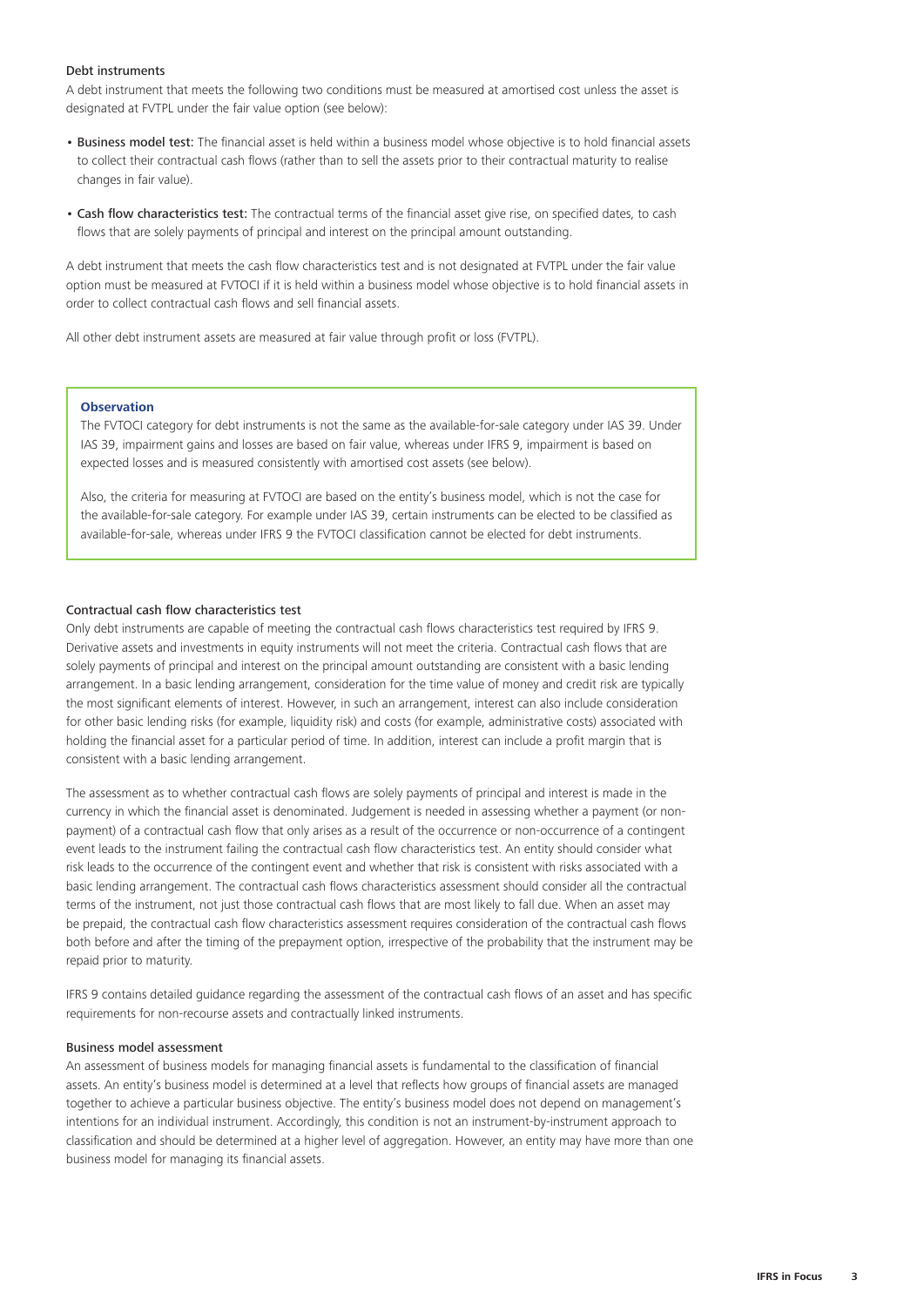IFRS 9 provides guidance on how to determine whether a business model is to manage assets to collect contractual cash flows or to both collect contractual cash flows and to sell financial assets. When sales of financial assets, other than in response to credit deterioration, are more than infrequent and more than insignificant in value (either individually or in aggregate) an assessment is needed to determine whether such sales are consistent with an objective of collecting contractual cash flows. Further, sales of financial assets may be consistent with the objective of collecting contractual cash flows if they are made close to the maturity of the financial assets and the proceeds from the sales approximate to the collection of the remaining contractual cash flows.

# **Observation**

Entities will need to assess their business models for holding financial assets. For some entities, such as nonfinancial corporates, the assessment may be relatively simple as their financial assets may be limited to trade receivables and bank deposits that are clearly held to collect contractual cash flows. Entities that have a broader range of activities involving financial assets, e.g. lenders, investors in debt securities held for treasury activities and insurance entities will need to perform greater analysis to understand the business model that applies and consider the motivations that would lead to disposals of financial assets.

Entities will also need to reassess their business models each reporting period to determine whether the business model has changed since the preceding period. Increasing levels of sales of financial assets held within a business model that previously met the amortised cost or FVTOCI criteria may be evidence that the business model has changed and, therefore, warrant reclassification of financial assets.

#### Fair value option

IFRS 9 contains an option to designate, at initial recognition, a financial asset as measured at FVTPL if doing so eliminates or significantly reduces an 'accounting mismatch' that would otherwise arise from measuring assets or liabilities or recognising the gains and losses on them on different bases. Financial assets designated at FVTPL are not subject to the reclassification requirements of IFRS 9.

# **Observation**

Under IAS 39, the fair value option for financial assets can also be applied when the asset is part of a group of assets or assets and liabilities that is managed on a fair value basis or when it has an embedded derivative that is not closely related.

Under IFRS 9 assets managed on a fair value basis are by default accounted for at FVTPL because they fail the business model test. Hybrid debt instruments that are financial assets with non-closely related embedded derivatives under IAS 39 would generally fail to meet the contractual cash flow characteristic test, and thus would also be accounted for at FVTPL under IFRS 9.

#### Equity investments

All equity investments in scope of IFRS 9 are measured at fair value in the statement of financial position, with value changes recognised in profit or loss, except for those equity investments for which the entity has elected to present value changes in other comprehensive income.

The option to designate an equity instrument at FVTOCI is available at initial recognition and is irrevocable. This designation results in all gains and losses being presented in OCI except dividend income which is recognised in profit or loss.

#### **Observation**

Under IAS 39, investments in equity instruments and derivatives (whether assets or liabilities) that are linked to and must be settled by delivery of unquoted equity instruments that do not have a quoted market price in an active market, and whose fair value cannot be reliably measured, could be measured at cost. Cost should be used only if there is a significant range of possible fair value estimates and the probabilities of the various estimates cannot be reasonably assessed. This cost exception is not included in IFRS 9. However, IFRS 9 contains guidance on when cost may be the best estimate of fair value and also when it might not be representative of fair value.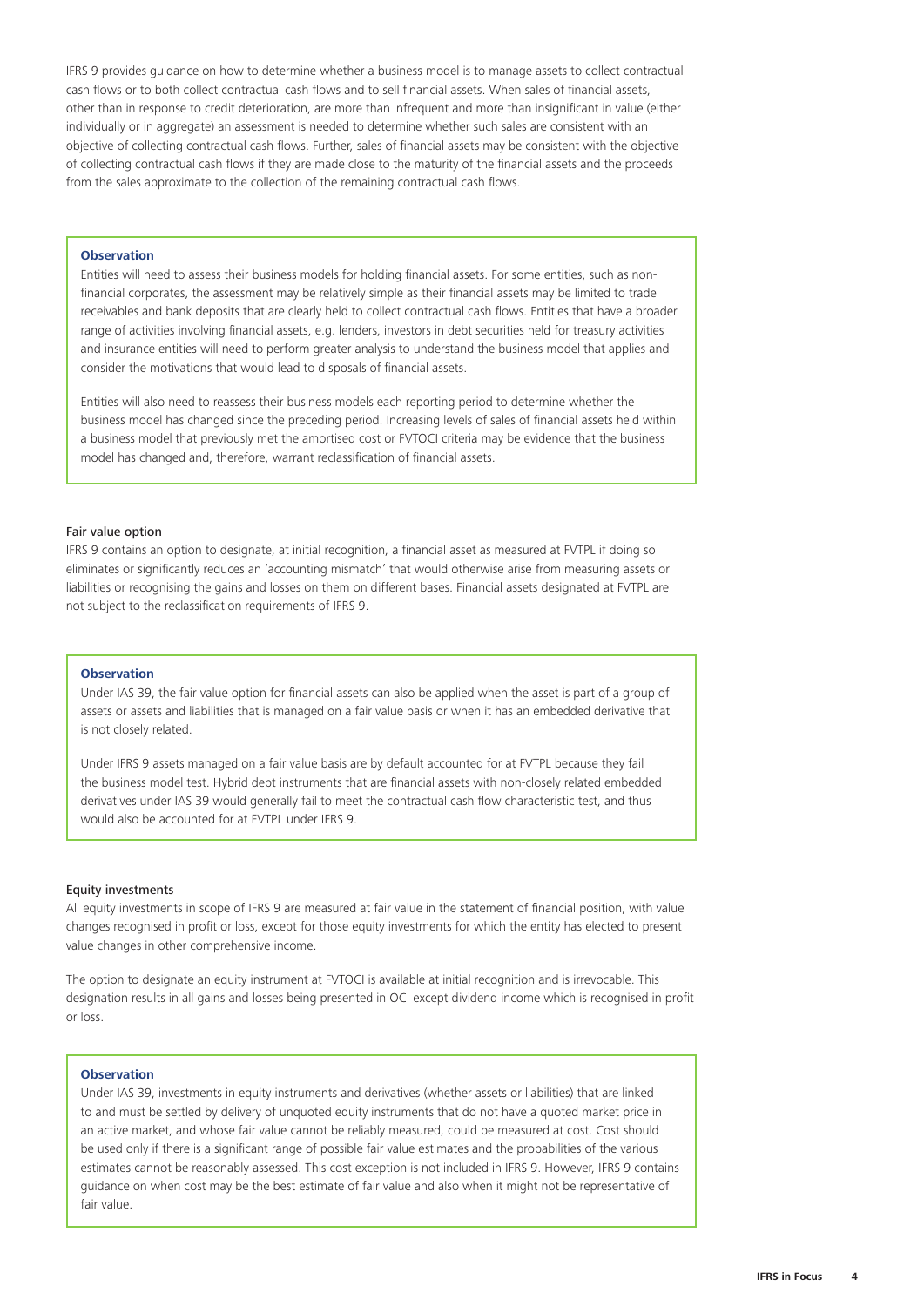#### **Observation**

For equity instruments designated at FVTOCI under IFRS 9,only dividend income is recognised in profit or loss, all other gains and losses are recognised in OCI without reclassification on derecognition. This differs than the treatment of AFS equity instruments under IAS 39 where gains and losses recognised in OCI are reclassified on derecognition or impairment.

# Summary of classification and measurement model for financial assets.

The diagram below summarises the application of the classification and measurement model for financial assets discussed above.



#### Financial liabilities: Subsequent measurement

The IFRS 9 accounting model for financial liabilities is broadly the same as that in IAS 39.

However, there are two key differences compared to IAS 39.

*• The presentation of the effects of changes in fair value attributable to an entity's credit risk*.

Financial liabilities held for trading, ( e.g. derivative liabilities), as well as loan commitments and financial guarantee contracts that are designated at FVTPL under the fair value option, will continue to be measured at fair value with all changes being recognised in profit or loss. However, for all other financial liabilities designated as at FVTPL using the fair value option, IFRS 9 requires the amount of the change in the liability's fair value attributable to changes in the credit risk to be recognised in OCI with the remaining amount of change in fair value recognised in profit or loss, unless this treatment of the credit risk component creates or enlarges a measurement mismatch. Amounts presented in other comprehensive income are not subsequently transferred to profit or loss.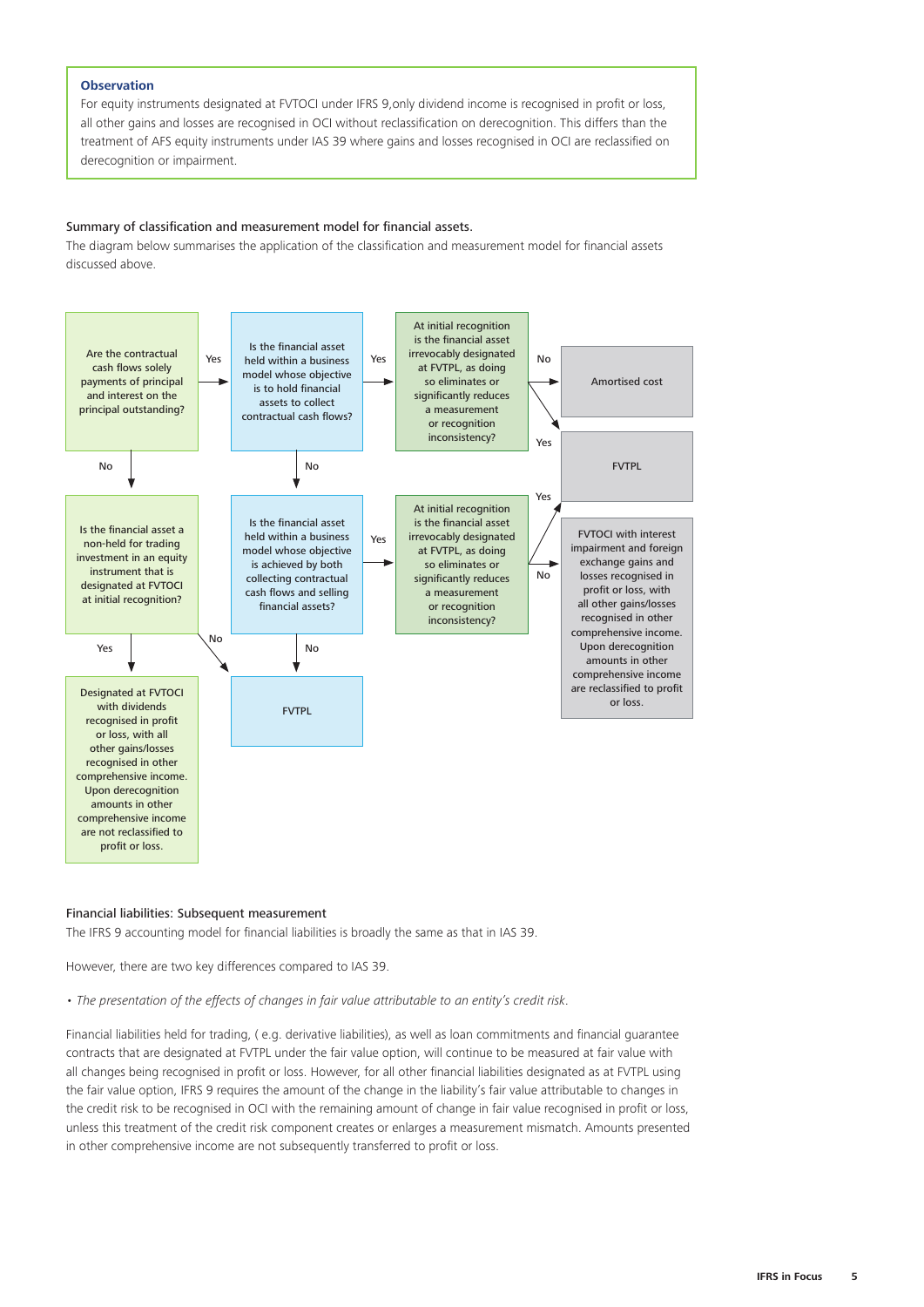#### **Observation**

In cases where amounts payable under an obligation are only paid when amounts are due on specified assets (e.g. with some asset-backed securities), care is required in differentiating between credit risk and asset-specific performance risk. IFRS 9 is clear that asset-specific performance risk is not related to the risk that an entity will fail to discharge a particular obligation but rather it is related to the risk that a single asset or a group of assets will perform poorly (or not at all). Therefore any changes in fair value attributable to asset-specific performance should be recognised in profit or loss, not in other comprehensive income.

*• The elimination of the cost exemption for derivative liabilities to be settled by the delivery of unquoted equity instruments*.

The part of IFRS 9 dealing with financial assets removed the cost exemption in IAS 39 for unquoted equity instruments and related derivative assets where fair value is not reliably determinable. IFRS 9 also removed the cost exemption for derivative liabilities that will be settled by delivering unquoted equity instruments whose fair value cannot be determined reliably (e.g. a written option where, on exercise, an entity would deliver unquoted shares to the holder of the option). Therefore all derivatives on unquoted equity instruments, whether assets or liabilities, are measured at fair value under IFRS 9.

## Fair value option

The IFRS 9 eligibility requirements for applying the fair value option to measure financial liabilities at FVTPL are consistent with those of IAS 39.

# Derivatives

All derivatives in scope of IFRS 9, including those linked to unquoted equity investments, are measured at fair value. Fair value changes are recognised in profit or loss unless the entity has elected to apply hedge accounting by designating the derivative as a hedging instrument in an eligible hedging relationship in which some or all gains or losses may be recognised in other comprehensive income.

#### Embedded derivatives

An embedded derivative is a component of a hybrid contract that also includes a non-derivative host, with the effect that some of the cash flows of the combined instrument vary in a way similar to a stand-alone derivative.

The embedded derivative concept that exists in IAS 39 has been included in IFRS 9 to apply only to hosts that are not financial assets within the scope of the Standard, i.e. financial liabilities and host contacts not in the scope of IFRS 9, such as leases, purchase contracts, service contracts, etc. Consequently, embedded derivatives that, under IAS 39, would have been separately accounted for at FVTPL, because they were not closely related to a host financial asset will no longer be separated. Instead, the contractual cash flows of the financial asset are assessed in their entirety, and the asset as a whole is measured at FVTPL if the contractual cash flow characteristics test is not passed.

The embedded derivative guidance that exists in IAS 39 is included in IFRS 9 to help identify when an embedded derivative is closely related to a financial liability host contract or a host contract not within the scope of the Standard (e.g. lease contracts, insurance contracts, contracts for the purchase or sale of non-financial items).

#### Reclassification

For financial assets, reclassification is required between FVTPL, FVTOCI and amortised cost; if and only if the entity's business model objective for its financial assets changes so its previous business model assessment would no longer apply.

IFRS 9 does not allow reclassification:

- when the fair value option has been elected in any circumstance for a financial asset;
- for equity investments (measured at FVTPL or FVTOCI); or
- for financial liabilities.

If an entity reclassifies a financial asset, it is required to apply the reclassification prospectively from the reclassification date, defined as the first day of the first reporting period following the change in business model that results in the entity reclassifying financial assets. Previously recognised gains, losses (including impairment gains or losses) or interest are not restated.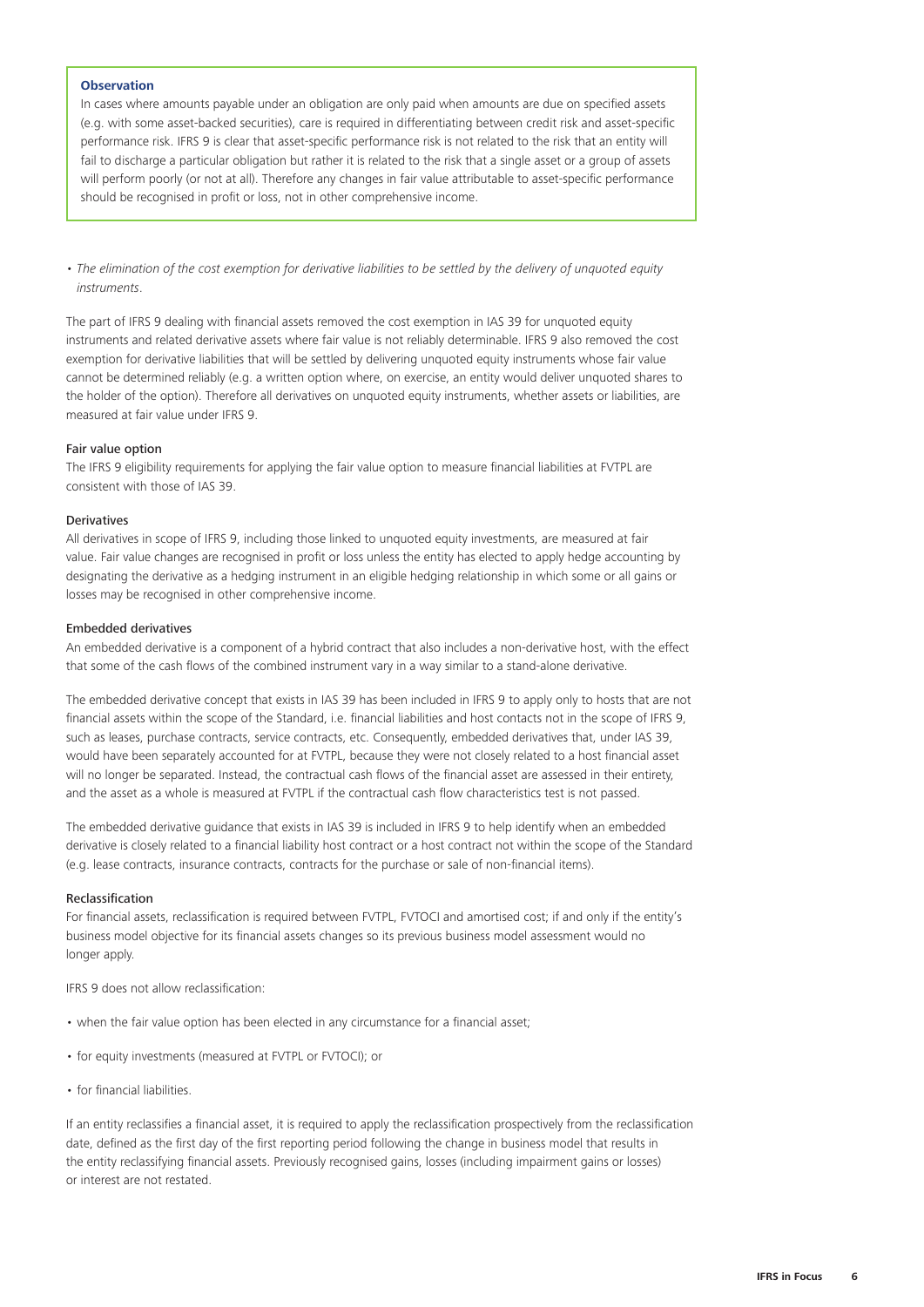#### *Impairment*

IFRS 9 introduces a new impairment model based on expected losses, (rather than incurred loss as per IAS 39) which has a wider scope of application than IAS 39.

#### Scope

IFRS 9 requires the same expected loss impairment model to apply to all of the following:

- financial assets measured at amortised cost;
- financial assets mandatorily measured at FVTOCI;
- loan commitments when there is a present obligation to extend credit (except where these are measured at FVTPL);
- financial guarantee contracts to which IFRS 9 is applied (except those measured at FVTPL);
- lease receivables within the scope of IAS 17 *Leases* (or, when applied, IFRS 16 *Leases*); and
- contract assets within the scope of IFRS 15 *Revenue from Contracts with Customers*.

#### **Observation**

IFRS 9 requires the same measurement basis for impairment for all items in the scope of the impairment requirements. This differs from IAS 39, under which impairment is calculated differently for amortised cost assets and available-for-sale assets. Further, IFRS 9 applies the same measurement approach to certain loan commitments and financial guarantee contracts where previously these were measured with reference to IAS 37 *Provisions, Contingent Liabilities and Contingent Assets*.

#### General approach

With the exception of purchased or originated credit-impaired financial assets (which are considered separately below), expected credit losses are required to be measured through a loss allowance at an amount equal to:

- 12-month expected credit losses (expected credit losses that result from those default events on the financial instrument that are possible within 12 months after the reporting date); or
- lifetime expected credit losses (expected credit losses that result from all possible default events over the life of the financial instrument).

A loss allowance for lifetime expected credit losses is required for a financial instrument if the credit risk on that financial instrument has increased significantly since initial recognition. It is also required for contract assets or trade receivables that are not, according to IFRS 15, considered to contain a significant financing component.

Additionally, entities can elect an accounting policy of recognising lifetime expected credit losses for all contract assets and/or all trade receivables, including those that contain a significant financing component. The same election is also separately permitted for lease receivables.

For all other financial instruments, expected credit losses are measured at an amount equal to the 12-month expected credit losses.

#### **Observation**

The term '12-month expected credit losses' might intuitively sound like an allowance for the cash shortfalls that are possible in the next 12 months, however, this is not the case. The Standard states that 12-month expected credit losses are a portion of the lifetime expected credit losses and represent the lifetime cash shortfalls that will result if a default occurs in the 12 months after the reporting date (or a shorter period if the expected life of a financial instrument is less than 12 months), weighted by the probability of that default occurring. Therefore, 12-month expected credit losses are neither the lifetime expected credit losses that an entity will incur on financial instruments that it predicts will default in the next 12 months, nor the cash shortfalls that are predicted over the next 12 months.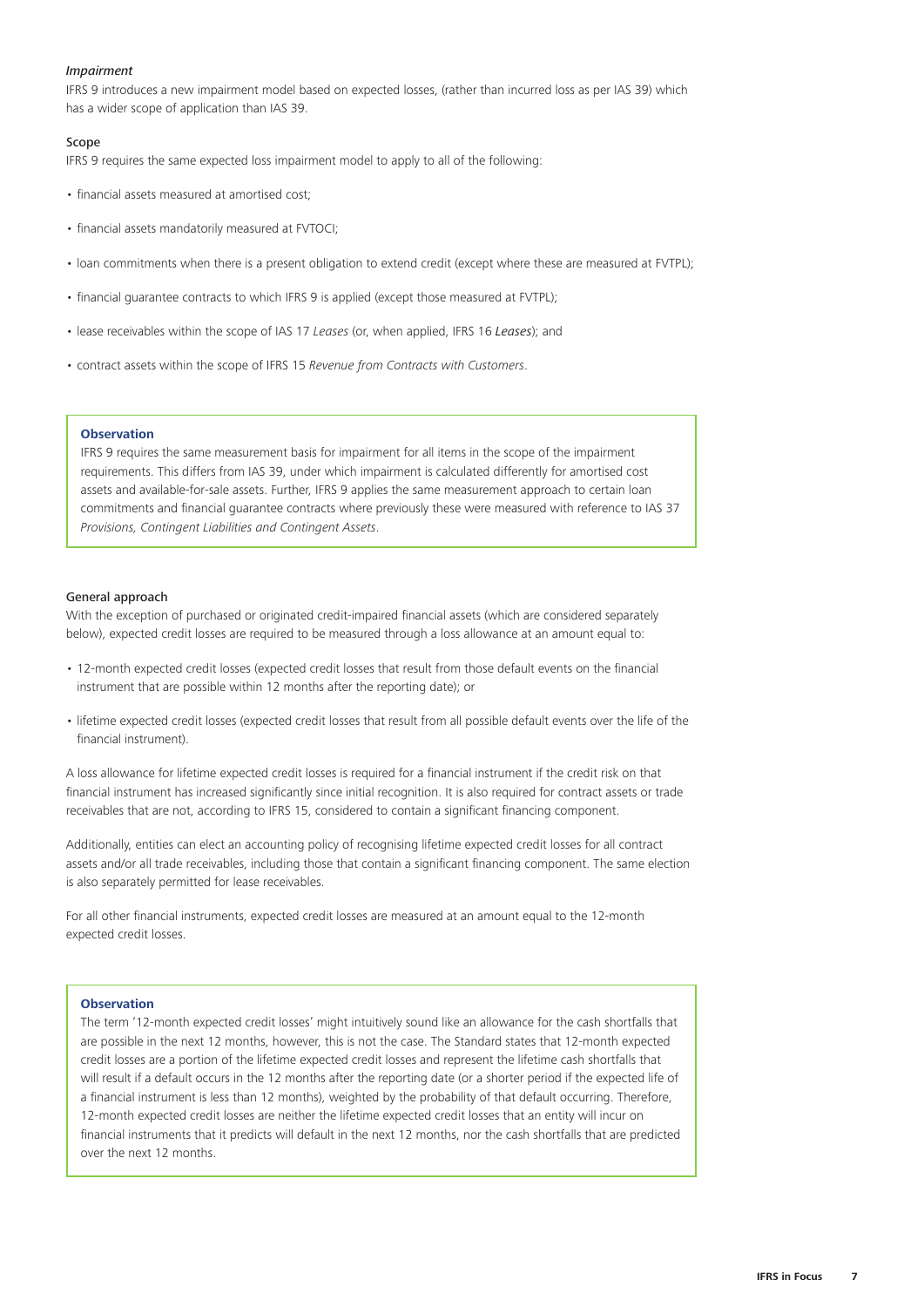#### Significant increase in credit risk

A significant increase in credit risk is defined as a significant increase in the probability of a default occurring since initial recognition. Under the Standard, an entity may use various approaches to assess whether credit risk has increased significantly (provided that the approach is consistent with the IFRS 9 requirements). An approach can be consistent with the requirements even if it does not include an explicit probability of default occurring as an input. The application guidance provides a list of factors that may assist an entity in making the assessment. Also, whilst in principle the assessment of whether a loss allowance should be based on lifetime expected credit losses is to be made on an individual asset basis, some factors or indicators might not be available at an instrument level. In this case, the entity should perform the assessment on appropriate groups or portions of a portfolio of financial instruments. The requirements contain a rebuttable presumption that the credit risk has increased significantly when contractual payments are more than 30 days past due.

IFRS 9 also requires that (other than for purchased or originated credit impaired financial instruments) if a significant increase in credit risk that had taken place since initial recognition, has reversed by a subsequent reporting period (i.e., at the reporting date credit risk has not significantly increased since initial recognition) then the loss allowance reverts to 12-month expected credit losses.

As a practical expedient, IFRS 9 allows an entity to assume that the credit risk on a financial instrument has not increased significantly if it is determined to have a 'low' credit risk at the reporting date. The Standard considers credit risk to be 'low' if there is a low risk of default, the borrower has a strong capacity to meet its contractual cash flow obligations in the near term and adverse changes in economic and business conditions in the longer term may, but will not necessarily, reduce the ability of the borrower to fulfil its contractual cash flow obligations. The Standard suggests that an 'investment grade' rating might be an indicator for a low credit risk.

#### Purchased or originated credit-impaired financial assets

Purchased or originated credit-impaired financial assets are treated differently because the asset is credit-impaired at initial recognition. For these assets, an entity would recognise all changes in lifetime expected credit losses since initial recognition as a loss allowance with any changes recognised in profit or loss. Under the requirements, any favourable changes for such assets are an impairment gain even if the resulting expected cash flows of a financial asset exceed the estimated cash flows on initial recognition.

#### Credit-impaired financial assets

Under IFRS 9 a financial asset is credit-impaired when one or more events have occurred that have a detrimental impact on the expected future cash flows of the financial asset. It includes observable data that has come to the attention of the holder of a financial asset about the following events:

- significant financial difficulty of the issuer or borrower;
- a breach of contract, such as a default or past-due event;
- the lenders for economic or contractual reasons relating to the borrower's financial difficulty granting the borrower a concession that would not otherwise be considered;
- it becoming probable that the borrower will enter bankruptcy or other financial reorganisation;
- the disappearance of an active market for the financial asset because of financial difficulties; or
- the purchase or origination of a financial asset at a deep discount that reflects incurred credit losses.

#### **Observation**

These indicators are consistent with those included in IAS 39 for identifying objective evidence of impairment.

#### Basis for estimating expected credit losses

The measurement of expected credit losses shall reflect an unbiased and probability-weighted amount that is determined by evaluating the range of possible outcomes as well as incorporating the time value of money. Also, the entity should consider reasonable and supportable information about past events, current conditions and reasonable and supportable forecasts of future economic conditions when measuring expected credit losses.

The Standard defines expected credit losses as the weighted average of credit losses with the weightings being the respective risks of a default occurring. Not every possible scenario must be considered but, at a minimum, the risk or probability that a credit loss occurs must be considered, even if the probability of a credit loss occurring is low.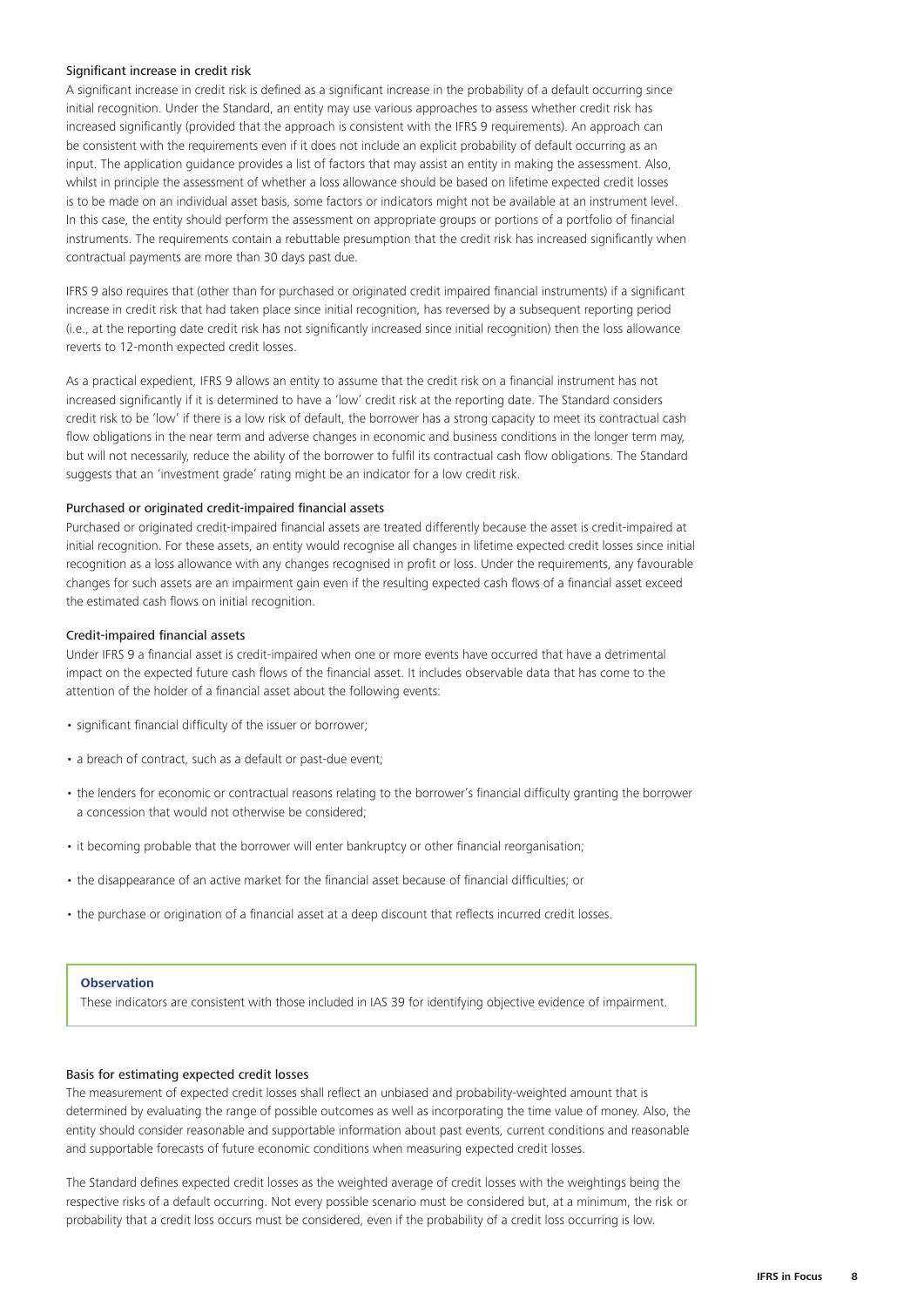An entity is required to incorporate reasonable and supportable information (i.e., that which is reasonably available at the reporting date). Information is reasonably available if obtaining it does not involve undue cost or effort (with information available for financial reporting purposes qualifying as such).

For application of the model to a loan commitment, an entity will consider the risk of a default occurring under the loan to be advanced, whilst application of the model for financial guarantee contracts requires consideration of the risk of a default occurring on the specified debtor.

An entity may use practical expedients when estimating expected credit losses if they are consistent with the principles in the Standard (e.g. expected credit losses on trade receivables may be calculated using a provision matrix where a fixed provision rate applies depending on the number of days that a trade receivable is outstanding).

To reflect time value of money, expected losses should be discounted to the reporting date using the effective interest rate of the asset (or an approximation thereof) that was determined at initial recognition. A "credit-adjusted effective interest rate" should be used for expected credit losses of purchased or originated credit-impaired financial assets.

Expected credit losses of undrawn loan commitments should be discounted by using the effective interest rate (or an approximation thereof) that will be applied when recognising the financial asset resulting from the commitment. If the effective interest rate of a loan commitment cannot be determined, the discount rate should reflect the current market assessment of time value of money and the risks that are specific to the cash flows but only if, and to the extent that, the risks are taken into account by adjusting the discount rate, instead of adjusting the cash shortfalls being discounted. This approach should also be used to discount expected credit losses of financial guarantee contracts for which the effective interest rate cannot be determined.

# **Observation**

IFRS 9 is clear that, even for an individual financial asset, the measurement of expected credit losses must include the probability weighting of credit losses even if these are unlikely and the most probable outcome is the collection of the full contractual cash flows. The requirements in effect prohibit an entity from estimating expected credit losses solely on the basis of the most likely outcome.

#### **Modifications and write-offs**

If a renegotiation or other modification of the contractual cash flows of a financial asset results in derecognition under IFRS 9, the revised instrument is treated as a new instrument. The impairment model would then apply to the new instrument as normal.

If a renegotiation or other modification of the contractual cash flows of a financial asset does not result in derecognition, the entity recalculates the gross carrying amount of the financial asset (i.e. amortised cost amount before adjusting for any loss allowance). This is done by discounting the new expected contractual cash flows (post modification) at the original effective interest rate and recognising any resulting modification gain or loss in profit or loss. From this date, the entity assesses whether the credit risk of the financial instrument has increased significantly since initial recognition of the instrument by comparing the credit risk at the reporting date (under modified terms) to that at initial recognition (under original, unmodified terms).

The Standard requires an entity to directly reduce the gross carrying amount of a financial asset when the entity has no reasonable expectation of recovery. IFRS 9 states that a write-off constitutes a derecognition event and may relate to either the asset in its entirety or a portion of it.

#### **Presentation**

Whilst interest revenue is always required to be presented as a separate line item, it is calculated differently according to the status of the asset with regard to credit impairment.

For a financial asset that is not a purchased or originated credit-impaired financial asset, or has not become creditimpaired (see 'Credit-impaired financial assets' above) since initial recognition, interest revenue is calculated using a 'gross method' of applying the effective interest rate method to the *gross* carrying amount of the asset (i.e. its carrying amount excluding the loss allowance).

For a financial asset that is not a purchased or originated credit-impaired financial asset but subsequently *has* become credit-impaired, from the beginning of the next reporting period, interest revenue is calculated using a 'net method' of applying the effective interest rate to the *net* amortised cost balance (i.e. including the loss allowance).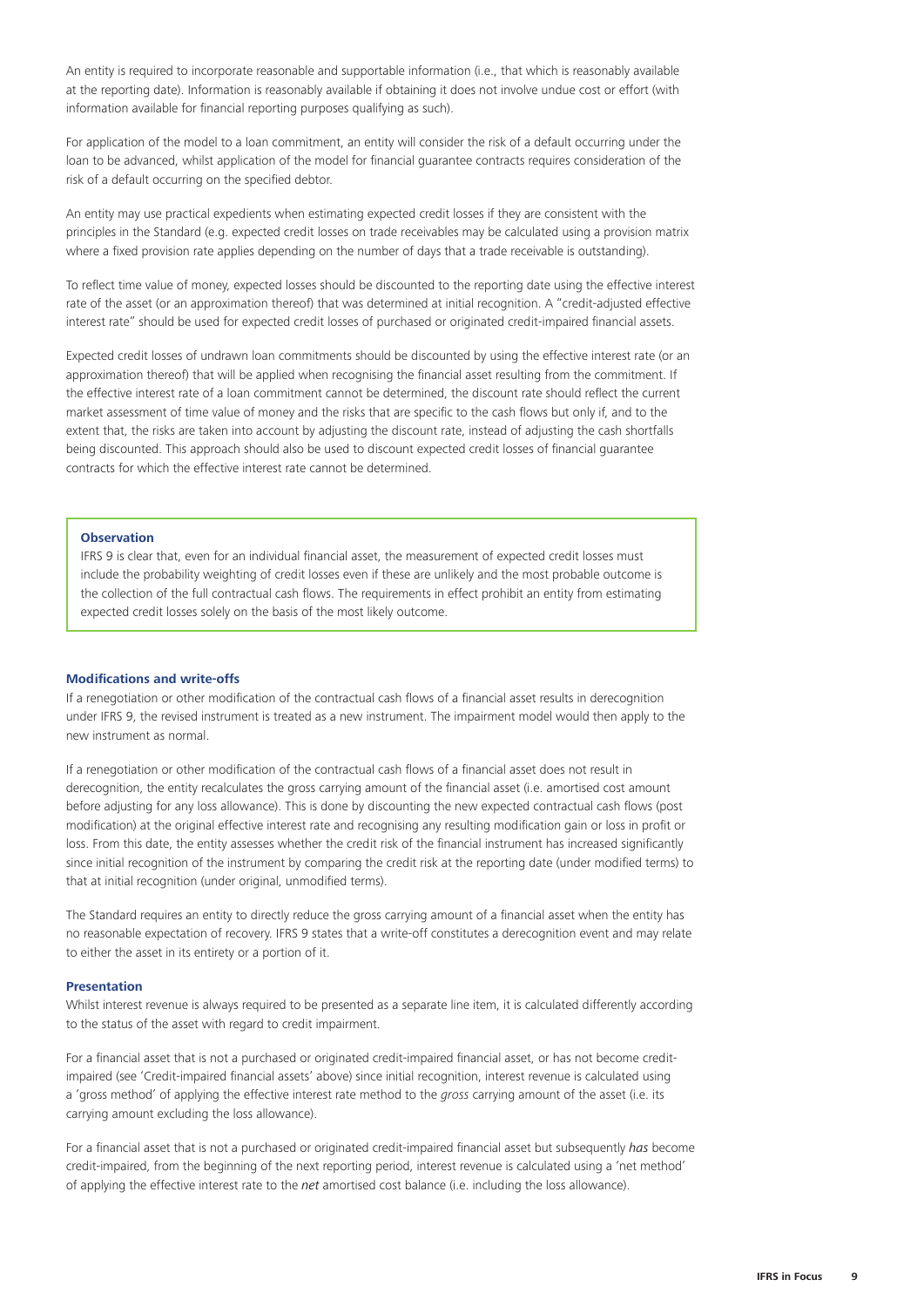If following a period of using the 'net method', the credit risk of the financial instrument improves so that the financial asset is no longer credit-impaired and the improvement can be related objectively to an event since the net method was applied, the calculation of interest revenue reverts to the 'gross method' from the beginning of the next reporting period.

#### **Observation**

The trigger point for the change in presentation of interest income on financial assets from the gross method to the net method is based on them becoming credit impaired. This is different from the criteria used to move from 12-month expected credit losses to lifetime expected credit losses which is based on a significant deterioration in the credit risk of the financial asset.

Finally, in the case of purchased or originated credit-impaired financial assets, interest revenue is always recognised by applying the credit-adjusted effective interest rate to the amortised cost carrying amount. The credit-adjusted effective interest rate is the rate that discounts the cash flows expected on initial recognition (explicitly taking account of expected credit losses as well as contractual terms of the instrument) back to the amortised cost at initial recognition.

IAS 1 *Presentation of Financial Statements* require that impairment losses, including reversals of impairment losses and impairment gains (in the case of purchased or originated credit-impaired financial assets), are presented in a separate line item in the statement of profit or loss and other comprehensive income.

The IFRS 9 general impairment model is summarised below.



#### **Hedge accounting**

The application of the hedge accounting requirements in IFRS 9 is optional. If certain eligibility and qualification criteria are met, hedge accounting can allow an entity to reflect its risk management activities in the financial statements by matching gains or losses on hedging instruments (e.g. derivatives) with losses or gains on the risk exposures they hedge (e.g. foreign currency sales).

The hedge accounting model in IFRS 9 is not designed to accommodate hedging of open, dynamic portfolios. For a fair value hedge of interest rate risk of a portfolio of financial assets or liabilities an entity adopting IFRS 9 can apply the hedge accounting requirements in IAS 39 in combination with the general 'macro' hedge accounting requirements in IFRS 9.

Furthermore, when an entity first applies IFRS 9, it may choose as its accounting policy choice to *continue* to apply all of the hedge accounting requirements of IAS 39 instead of the requirements of Chapter 6 of IFRS 9. The following summarises the hedge requirements of Chapter 6 of IFRS 9 and how they compare with IAS 39.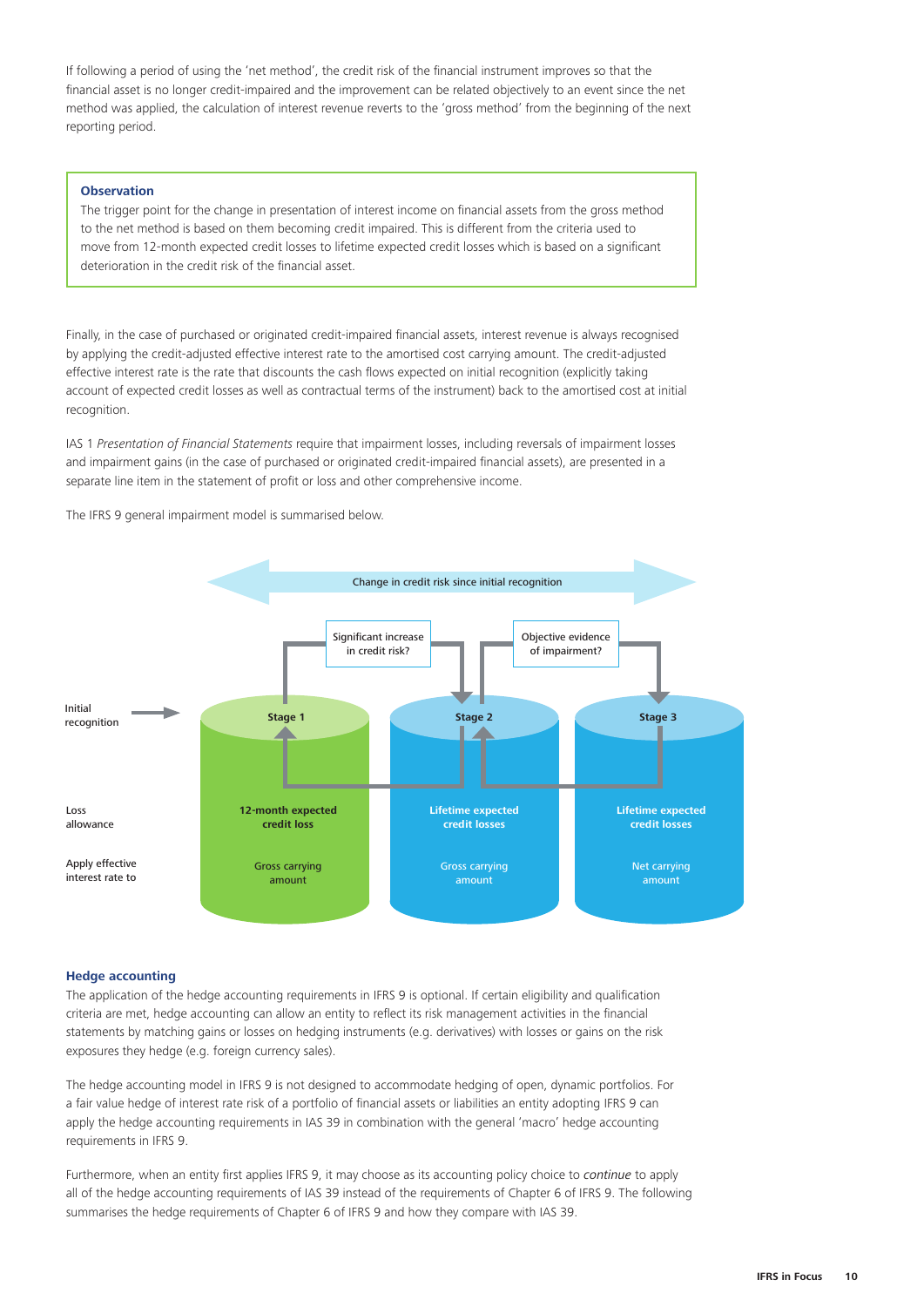# Qualifying criteria for hedge accounting

A hedging relationship qualifies for hedge accounting only if all of the following criteria are met:

- the hedging relationship consists only of eligible hedging instruments and eligible hedged items;
- at inception of the hedging relationship there is formal designation and documentation of the hedging relationship and the entity's risk management objective and strategy for undertaking the hedge; and
- the hedging relationship meets all of the hedge effectiveness requirements.

#### Hedging instruments

The main difference in IFRS 9 compared to IAS 39 is that the inclusion of non-derivative financial instruments measured at FVTPL can be eligible hedging instruments. The bulk of changes in respect of hedging instruments relate to how they are accounted for, specifically, the accounting for option contracts, forwards and foreign currency basis spread.

# *Option contracts*

Under IAS 39, entities that hedge account with option contracts generally recognise the fair value change in the time value component of the option in profit or loss. However, risk management generally views the time value of an option (usually equal to the premium paid at inception) as a cost of hedging. In other words, a cost incurred to protect the entity against unfavourable changes in price. This risk management is included in IFRS 9. Under IFRS 9 the accounting for the time value can be viewed as a two-step process.

The first step is to defer in OCI, over the term of the hedge, the fair value change of the time value component of the option contract to the extent that it relates to the hedged item.

The second step is to reclassify amounts from equity to profit or loss. However, the basis of this reclassification depends on the categorisation of the hedged item which will be either:

- *• a transaction related* hedged item (e.g. a hedge of a forecast transaction); or
- *• a period related* hedged item (e.g. a hedge of an existing item, such as inventory, over a period of time).

For *transaction related* hedged items the cumulative change in fair value deferred in OCI is recognised in profit or loss at the same time as the hedged item. If the hedged item first gives rise to the recognition of a non-financial asset or a non-financial liability the amount in equity is recognised in the statement of financial position and recorded as part of the initial carrying amount of the hedged item. This amount is recognised in profit or loss at the same time as the hedged item affects profit or loss in accordance with the normal accounting for that hedged item.

For *period related* hedged items the reclassification of amounts deferred in equity is different. Instead of matching the option cost with a specific transaction, the amount of the original time value of the option that relates to the hedged item is amortised from equity to profit or loss on a rational basis (e.g. straight line) over the term of the hedging relationship.

#### *Forward contracts and foreign currency basis spreads*

Under IAS 39, if only the *spot* component of a forward contract is designated in a hedge, the forward points are recognised in profit or loss on a fair value basis – giving rise to volatility in profit or loss. Under IFRS 9, an alternative accounting treatment for forward points is provided which, unlike the accounting for the time value of an option contract, is a choice rather than a requirement. If applied, the accounting treatment is similar to that of the time value of an option when hedging a period related hedged item as described above. That is, the fair value change of the forward points is deferred in OCI and reclassified through profit or loss over the hedged period on a rational basis.

Under IFRS 9, an entity may also exclude the foreign currency basis spread from a designated hedging instrument and may apply the same accounting treatment described above for the forward points.

#### Hedged items

IFRS 9 introduces more significant changes to the types of items that are eligible for hedge accounting and how entities can designate those hedged items.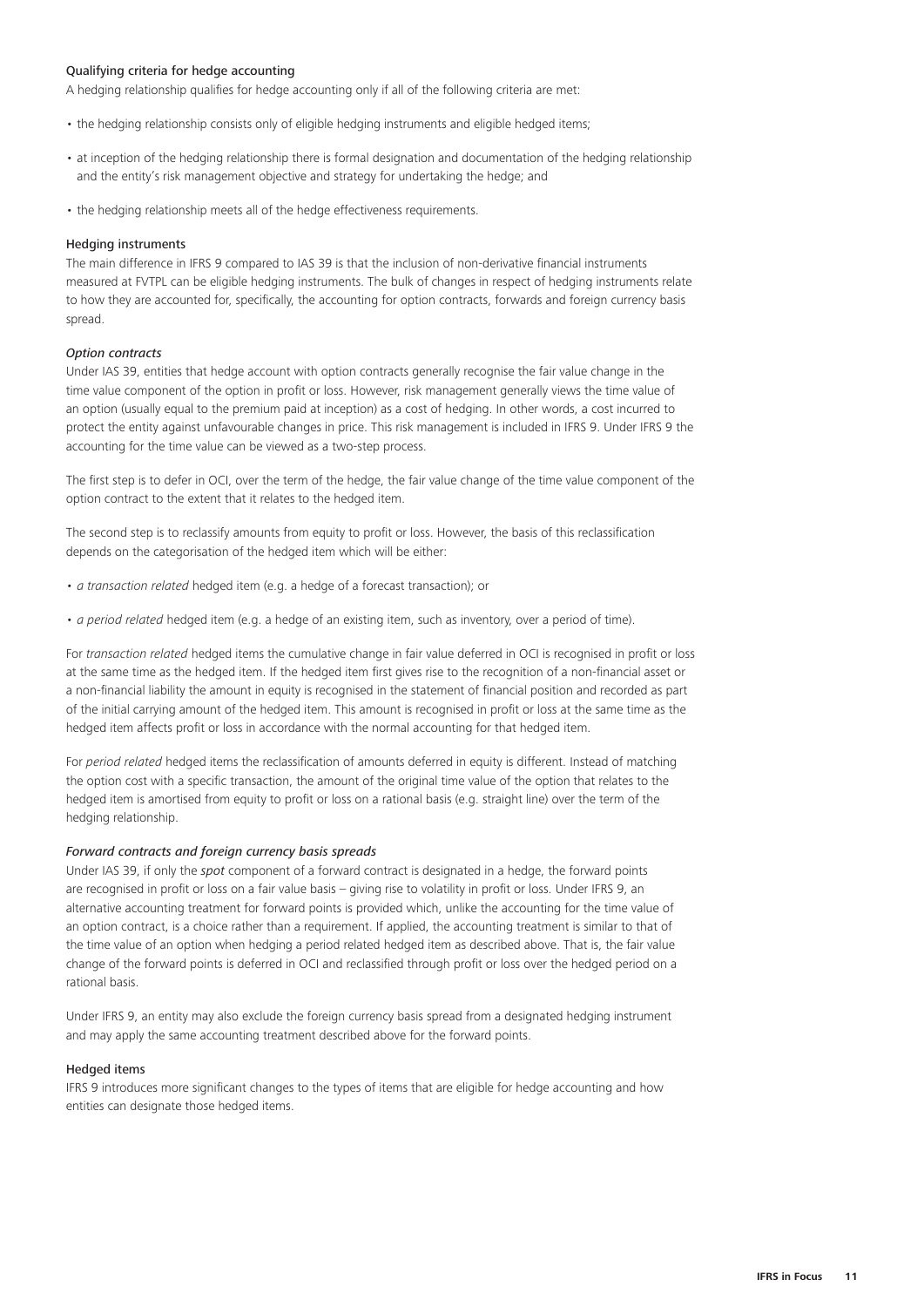# *Risk component hedging*

Under IAS 39 an entity may hedge part or all of the cash flows of a *financial* item due to all risks inherent in the hedged item, or it may choose to hedge part or all of the cash flows due to only specific risks. This approach is known as 'hedging portions' and is only permitted if the risk of the financial item can be identified and hedge effectiveness can be assessed and measured reliably.

IFRS 9 extends the eligibility of risk components to include *non-financial* items, provided the component is separately identifiable and reliably measurable. Consequently, entities may apply hedge accounting for risk components of nonfinancial items that would not be permitted under IAS 39 (e.g. the crude oil component of jet fuel). It is noteworthy that the risk component does not necessarily have to be contractually specified for it to be separately identifiable. However, if the risk component is not contractually specified it may be more difficult to isolate parts of the market price into identifiable and measurable risk components. In particular, it will be challenging for entities to analyse how market participants price certain non-financial items to determine whether a risk component is separately identifiable and reliably measurable.



#### *Aggregated exposures*

IFRS 9 permits an aggregated exposure that includes a derivative to be an eligible hedged item. This is a change from IAS 39 which explicitly prohibits a derivative from being designated as a hedged item (unless it is a written option designated as an offset to a purchased option).

This can be achieved by designating an exposure and a derivative as the hedged item in a hedge relationship, as outlined below.



In this example Derivative #2 may be designated as a hedging instrument of the aggregated exposure that includes the Exposure plus Derivative #1.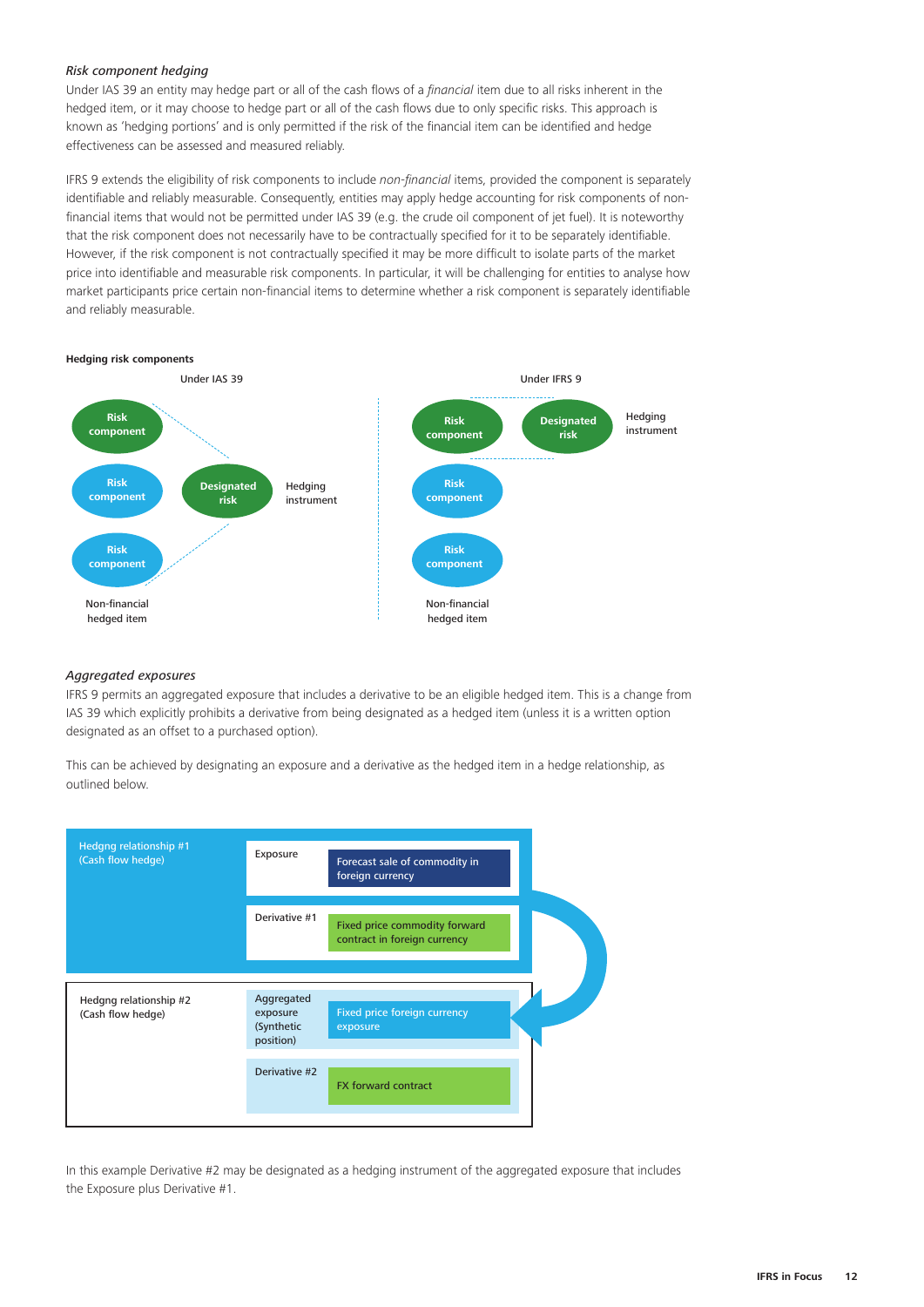Under IFRS 9, groups of items (e.g. a group of assets) and a net position (e.g. the net of assets and liabilities, or net of forecast sales and purchases) may be hedged collectively as a group, provided the group consists of individually eligible hedged items and the risks of those items are managed together. For a cash flow hedge of a group of items, where the variabilities in cash flows are not expected to be approximately proportional to the overall variability of cash flows of the group, only a hedge of foreign currency risk is permitted. For such hedges the designation of that net position should specify the reporting period in which the forecast transactions are expected to affect profit or loss, as well as their nature and volume.

#### **Cash flow hedges of net positions for foreign exchange risk**



# Accounting for qualifying hedging relationships

Under IFRS 9 the three types of hedging relationships (fair value hedge, cash flow hedge and hedge of a net investment in a foreign operation) are the same as under IAS 39. The accounting treatment for each type of hedge relationship is also the same as that under IAS 39, with the exception that an entity is *required* to apply a basis adjustment when a forecast transaction in a cash flow hedge results in the recognition of a non-financial item. Under IAS 39 entities are permitted to apply whether to basis adjustment. As noted above, the accounting treatment of the time value of an option designated as a hedging instrument and the forward points and the foreign currency basis spread of hedging instruments is also different.

#### Hedge effectiveness requirements

The qualifying criteria in the IFRS 9 hedge accounting model significantly differ from those in IAS 39. To qualify for hedge accounting under IAS 39, the hedging instrument must be highly effective at achieving offsetting changes in fair value or cash flows attributable to the hedged risk both prospectively and retrospectively. To be highly effective, the level of offset must be between 80 percent and 125 percent. Entities must perform quantitative effectiveness tests on an ongoing basis to demonstrate that the hedging relationship qualifies for hedge accounting.

The IFRS 9 hedge accounting model employs a more principles-based approach. In order to qualify for hedge accounting, the hedge relationship must meet the hedge effectiveness criteria at the beginning of each hedged period which requires that:

- there is an economic relationship between the hedged item and the hedging instrument;
- the effect of credit risk does not dominate the value changes that result from that economic relationship; and
- the hedge ratio of the hedging relationship is the same as that actually used in the economic hedge.

#### Rebalancing and discontinuation

If a hedging relationship ceases to meet the hedge effectiveness requirement relating to the hedge ratio but the risk management objective for that designated hedging relationship remains the same, an entity is required to adjust the hedge ratio of the hedging relationship (i.e. rebalances the hedge) so that it meets the qualifying criteria again.

An entity discontinues hedge accounting prospectively only when the hedging relationship (or a part of a hedging relationship) ceases to meet the qualifying criteria (after any rebalancing). This includes instances when the hedging instrument expires or is sold, terminated or exercised. Discontinuing hedge accounting can either affect a hedging relationship in its entirety or only a part of it (in which case hedge accounting continues for the remainder of the hedging relationship). Unlike under IAS 39, hedge accounting may not be voluntarily discontinued if the criteria for discontinuation are not met.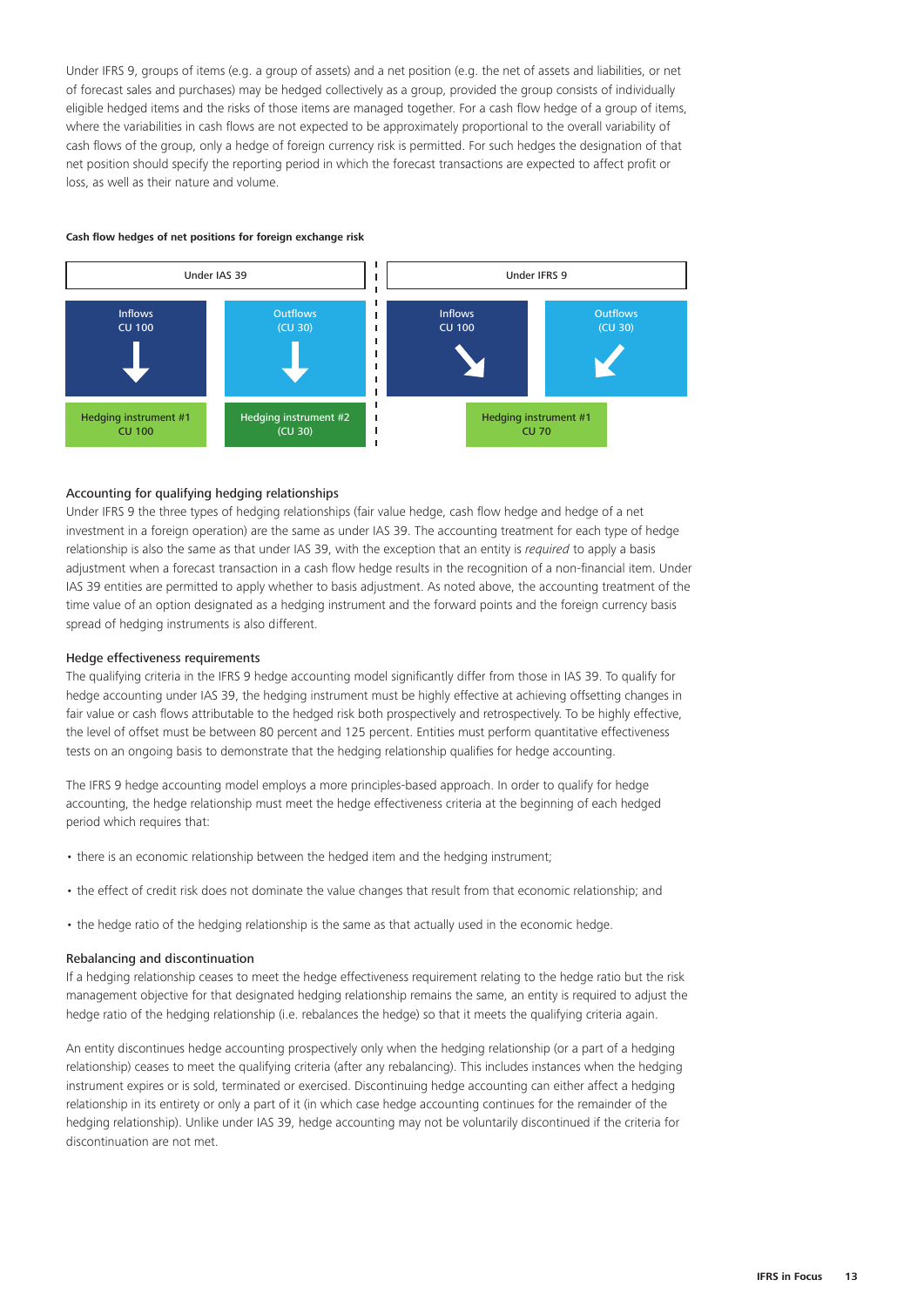

#### Credit exposures designated at FVTPL

If an entity uses a credit derivative measured at FVTPL to manage the credit risk of a financial instrument (credit exposure) it may designate all or a proportion of that financial instrument as measured at FVTPL if:

- the name of the credit exposure, e.g. the borrower or the holder of a loan commitment, matches the reference entity of the credit derivative ('name matching'); and
- the seniority of the financial instrument matches that of the instruments that can be delivered in accordance with the credit derivative.

An entity may make this designation irrespective of whether the financial instrument that is managed for credit risk is within the scope of IFRS 9 (for example, it can apply to loan commitments that are, other than for impairment, outside the scope of IFRS 9). The entity may designate that financial instrument at, or subsequent to, initial recognition, or while it is committed but unrecognised and shall document the designation concurrently.

If designated after initial recognition, any difference in the previous carrying amount and fair value is recognised immediately in profit or loss.

An entity discontinues measuring the financial instrument that gave rise to the credit risk at FVTPL if the qualifying criteria are no longer met and the instrument is not otherwise required to be measured at FVTPL. The fair value at discontinuation becomes its new carrying amount.

# **Disclosures**

IFRS 9 amends the requirements of IFRS 7 *Financial Instruments: Disclosures,* introducing a number of new disclosures relating to classification and measurement, impairment and hedge accounting.

The classification and measurement disclosures include a requirement to analyse gains and losses resulting from the derecognition of financial assets measured at amortised cost. The purpose of these disclosures is to highlight the degree to which, and reasons why, amortised cost assets are derecognised before maturity, in light of the business model objective for those assets being held to collect. IAS 1 is also amended to require a line item in the income statement for gains and losses arising from the derecognition of financial assets measured at amortised cost.

The credit risk disclosures require information about credit risk management practices and credit risk exposures. In addition, extensive qualitative and quantitative information about amounts arising from, and changes in, expected credit losses is required. This includes detailed reconciliations of the loss allowance by class. The disclosures are designed to allow users to understand the application and effect of the IFRS 9 impairment model, including information about the judgements made when applying the model.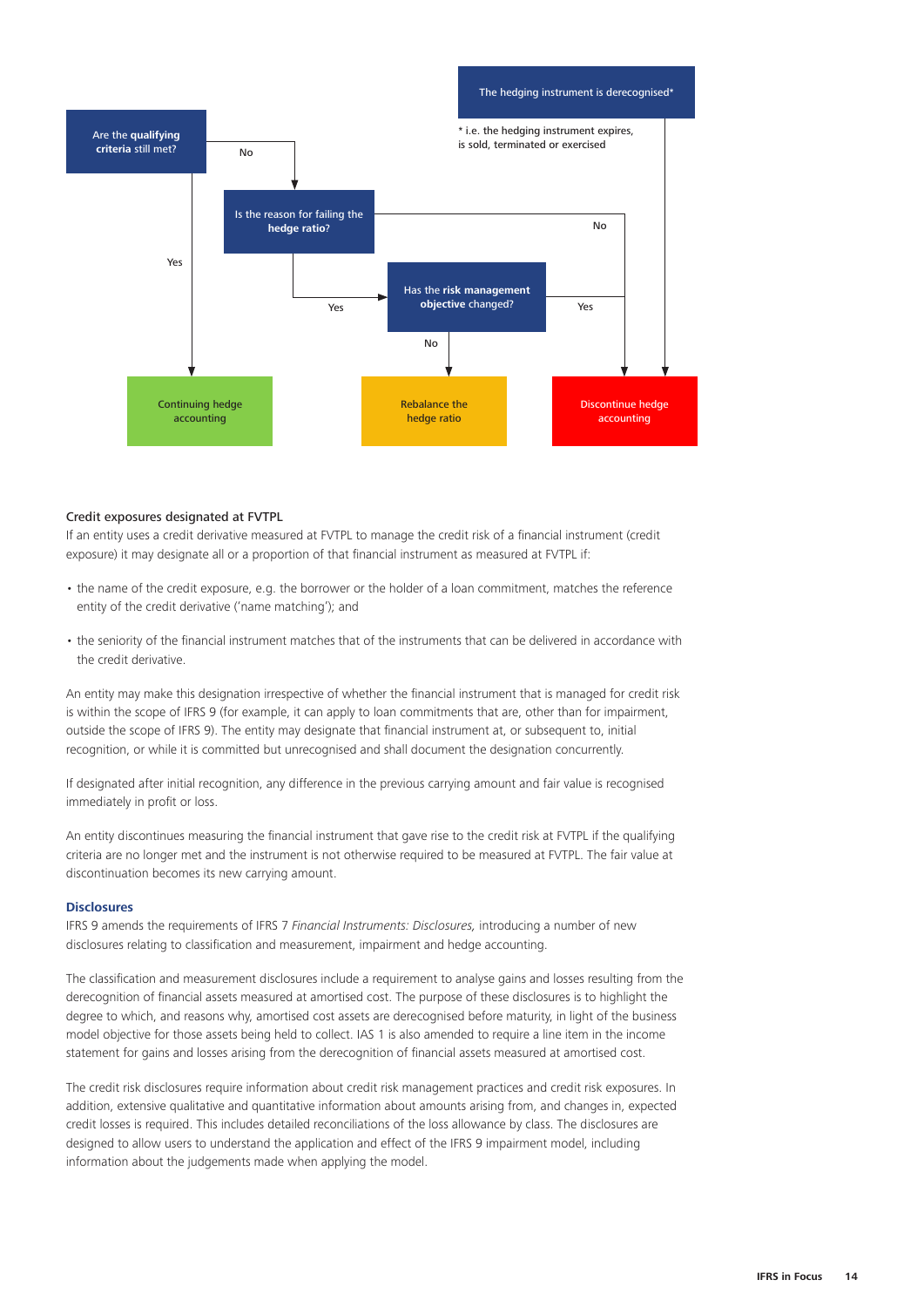The hedge accounting disclosures are also extensive and also apply to those entities that, upon adopting IFRS 9, elect to continue to apply the hedge accounting requirements of IAS 39. The disclosures require information about an entity's risk management strategy and its effect on future cash flows. Detailed disclosures about the effect hedge accounting has had on the primary financial statements is also required.

# **Transition to IFRS 9**

IFRS 9 is effective for annual periods beginning on or after 1 January 2018 and, subject to local endorsement requirements, is available for early adoption. An entity with a date of initial application before 1 February 2015 can apply earlier versions of IFRS 9 in the annual periods that begin prior to 1 January 2018, again subject to local endorsement requirements.

IFRS 9 should be applied retrospectively in accordance with IAS 8 *Accounting Policies, Changes in Accounting Estimates and Errors*, subject to certain exemptions and exceptions some of which are considered below.

# *• The effective interest method requirements*.

If it is impracticable (as defined in IAS 8) for an entity to apply retrospectively the effective interest method, the entity treats the fair value of the financial asset or financial liability at the end of each comparative period as the gross carrying amount of the financial asset or the amortised cost of the financial liability. In such circumstances, the fair value of the financial asset or financial liability at the date of initial application is treated as the new gross carrying amount of that financial asset or the new amortised cost of that financial liability at the date of initial application of IFRS 9.

#### *• Impairment measurement requirements.*

The impairment requirements are applied retrospectively subject to meeting specific exceptions. At the date of initial application, an entity shall use reasonable and supportable information that is available without undue cost or effort to determine the credit risk at the date that the financial instrument was initially recognised (or for loan commitments and financial guarantee contracts the date that the entity became a party to the irrevocable commitment) and compare that to the credit risk at the date of initial application of IFRS 9. If it would require undue cost or effort at the date of initial application to determine whether there has been a significant increase in credit risk since initial recognition, an entity should recognise a loss allowance at an amount equal to lifetime expected credit losses at each reporting date until that financial instrument is derecognised. However, if the financial instrument has low credit risk at the reporting date, the entity may assume that the credit risk has not increased significantly since initial recognition.

#### *• Hedge accounting requirements.*

On initial application of IFRS 9, an entity can decide to continue applying the hedge accounting requirements of IAS 39 instead of the requirements set out in IFRS 9. This decision applies to all of the entity's hedging relationships. The requirements for hedge accounting in IFRS 9 are generally applied prospectively. To apply hedge accounting from the date of initial application all qualifying criteria must be met at that date. However, the accounting for the time value of options should be applied retrospectively if, in accordance with IAS 39, only the change in an option's intrinsic value was designated as a hedging instrument in a hedging relationship. This only applies to hedging relationships that existed at the beginning of the earliest comparative period or were designated thereafter. Under the same provision, the accounting for the forward element of forward contracts may be applied retrospectively, if, in accordance with IAS 39, only the change in the spot element of a forward contract was designated as a hedging instrument in a hedging relationship. If electing retrospective application this should be applied to all hedging relationships that qualify for this election. Similarly the accounting for foreign currency basis spreads may be applied retrospectively for those hedging relationships that existed at the beginning of the earliest reporting period or were designated thereafter, which may be elected on a hedge-by-hedge basis.

The date of initial application for IFRS 9 is the date when an entity first applies the Standard. To reduce the burden for preparers when an entity first applies IFRS 9 it is not required to restate prior periods. However, entities are required to provide comprehensive disclosures about financial assets and liabilities at the date of initial application.

If an entity transitioning from IAS 39 chooses to restate prior year comparatives, it is required to apply IAS 39 in the comparative period to items that have already been derecognised at the date of initial application.Consequently a combination of IAS 39 and IFRS 9 could apply in the comparative period.